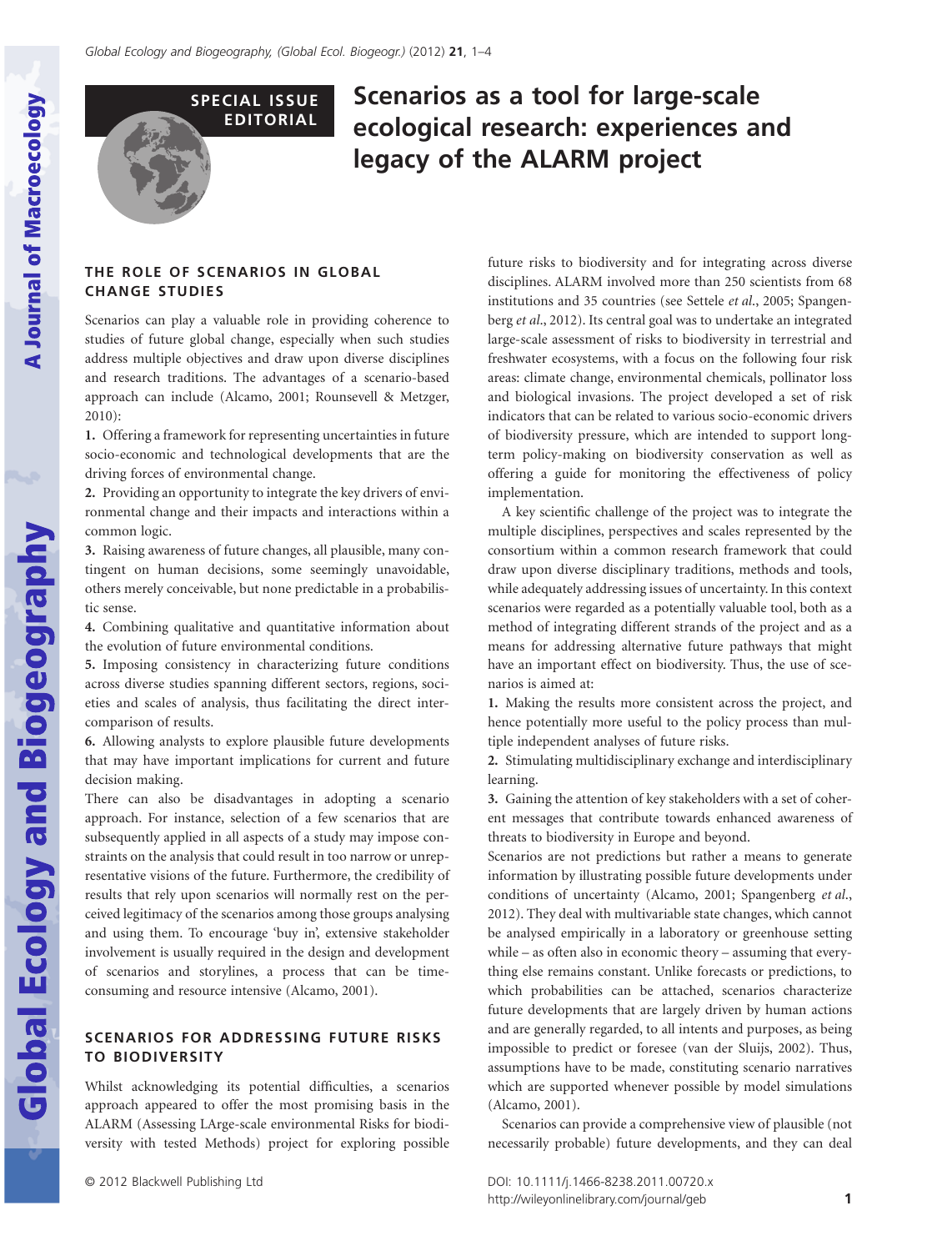

Figure 1 Relationships between the ALARM (Assessing LArge-scale environmental Risks for biodiversity with tested Methods) storylines and scenarios, and to their application in impact studies (arrows). Citations in italics are to papers in this Special Issue (undated) and to a published source (dated). BAMBU, 'Business As Might Be Usual'; GRAS, 'GRowth Applied Strategy'; SEDG, 'Sustainable European Development Goal'.

with complexity. This way they serve as a means to explore the possible future outcomes of decisions taken (or not taken) now. Within ALARM, scenarios developed are broad pictures of archetypical possible futures aiming to derive information on risks to biodiversity from a diverse range of factors during the 21st century. The three core scenarios are BAMBU ('Business As Might Be Usual'), an extrapolation of current policy trends, and two alternative policy options, GRAS ('GRowth Applied Strategy') simulating a policy of deregulation and globalization, and SEDG ('Sustainable European Development Goal'), a sustainable development policy scenario. To test the robustness of the scenarios, and as the future can be expected to diverge from simple trend extrapolation, three 'shock scenarios' (assuming unexpected events) were also developed. Further details on the development of these scenarios are provided in the opening paper in this collection (Spangenberg *et al*., 2012). More information on the quantification of specific elements of the scenarios is given in Fronzek *et al*. (2012), Stocker *et al*. (2012) and Reginster *et al*. (2010). Figure 1 illustrates the linkages between these papers and with other papers in the Special Issue that describe applications of the scenarios.

## **APPLICATION OF THE ALARM SCENARIOS**

So how can we judge the usefulness of the ALARM scenarios? Of course, they have served a purpose within the project itself, as evidenced from the papers in this issue and elsewhere (or yet to appear) that made use of them (cf. Fig. 1). Economic (GINFORS; see Stocker *et al*., 2012) and land-use scenarios (MOLLUSC; Reginster *et al*., 2010; see Spangenberg *et al*., 2012) were harmonized and related to different IPCC Special Report on Emissions Scenarios (SRES) climate scenarios (A1FI, A2, B1; see Fronzek *et al*., 2012), providing a reference base for the vegetation, plant invasion and chemical deposition scenarios (Chytrý *et al*., 2012; Hickler *et al*., 2012; Paul *et al*., 2012) as well as species distribution models for the projection of species ranges and species richness under scenario conditions (e.g. Araújo *et al*., 2006; Pompe *et al*., 2010; Schweiger *et al*., 2012).

However, a more lasting measure of their utility would be their continued adoption within the wider research community. They have already been adopted in other European Commission (EC)-funded projects like COCONUT<sup>1</sup>, ECOCHANGE<sup>2</sup>, MACIS<sup>3</sup>, SCALES<sup>4</sup>, and STEP<sup>5</sup>, national research programmes like Mistra-SWECIA<sup>6</sup>, and ISTO<sup>7</sup>, as well as other research projects like LEGATO<sup>8</sup>, CLIMIT<sup>9</sup>, and PRONAS<sup>10</sup>. Further success here can only be evaluated at some future time, but would provide a judgement on whether the scenarios: (1) are comprehensible and readily accessible to the research community; (2) are regarded as credible, salient and legitimate (Cash *et al*., 2003) by potential users; and (3) offer advantages over other comparable scenarios available from elsewhere.

 http://www.coconut-project.net/ http://www.ecochange-project.eu/ http://www.macis-project.net/ http://www.scales-project.net/

5 http://www.step-project.net/

6 http://www.mistra-swecia.se/

7 http://www.mmm.fi/en/index/frontpage/adaption/isto.html

8 http://www.legato-project.net/

9 http://www.climit-project.net/

10http://www.ufz.de/index.php?de=17465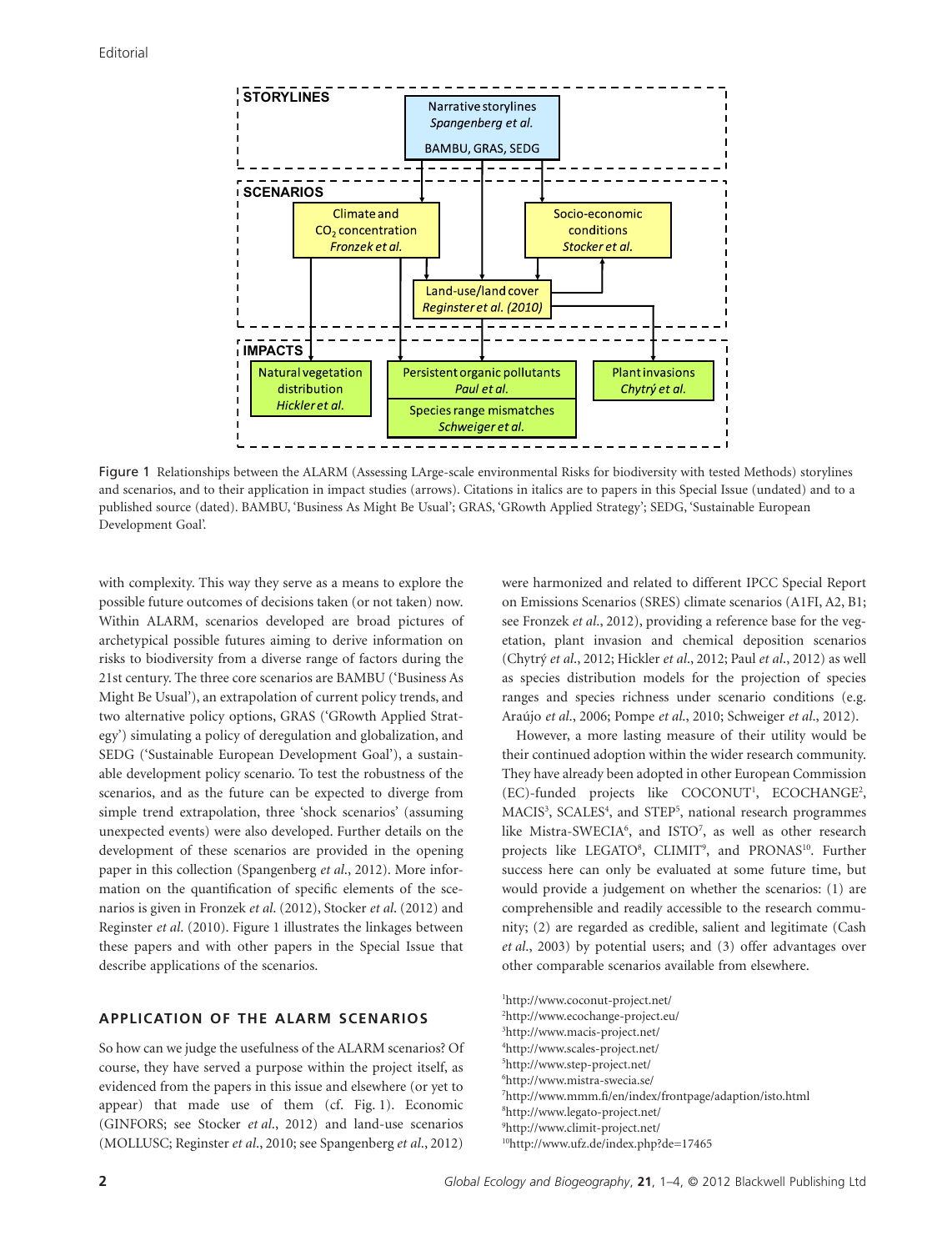This was not the first EC-funded integrated project to develop and apply scenarios, so it would be instructive to point to earlier cases where scenarios developed for a specific application have been embraced more widely. Examples include the Fifth Framework Programme (FP5) ATEAM (Advanced Terrestrial Ecosystem Assessment and Modelling) scenarios, elements of which were developed in the parallel FP5 ACCELERATES (Assessing Climate Change Effects on Land use and Ecosystems: from Regional Analysis to the European Scale) project on European land use and subsequently adopted in ALARM, the FP5 PRU-DENCE (Prediction of Regional scenarios and Uncertainties for Defining European Climate change risks and Effects) climate projections, which were used to frame the PESETA (Projection of Economic Impacts of Climate Change in Sectors of the European Union Based on Bottom-up Analysis) study of economic impacts of climate change in Europe, and the FP6 SCENES (Water Scenarios for Europe and for Neighbouring States) scenarios for the water sector in Europe (Kämäri *et al*., 2008), aspects of which have been adopted in the ongoing FP7 CLIMSAVE (Climate Change Integrated Assessment Methodology for Cross-Sectoral Adaptation and Vulnerability in Europe) $11$  and MEDIATION (Methodology for Effective Decision-making on Impacts and Adaptation)<sup>12</sup> projects.

Other measures of the usefulness of scenarios are the citation rate of publications in which they are described, the breadth of disciplines represented by the citing articles and the frequency of downloads of the scenario data. For example, the heavy citation of the European climate dataset prepared for the ATEAM project (Mitchell *et al*., 2004) and subsequently adopted by ALARM (Fronzek *et al*., 2012), especially in ecological, agricultural and forest modelling articles, appears to be explained by a conjunction of factors, including:

**1.** The utility of combining historical climate data with future projections in a single, easily accessible, gridded dataset.

**2.** The salience of the scenarios, which are largely consistent with the core set described in the IPCC SRES (Nakićenović et al., 2000).

**3.** The variables represented in the dataset, which comprise those most frequently requested as input to models simulating plant growth and evapotranspiration.

**4.** The format of the data, which is ideally suited for application in ecological models, either as a whole (for running timedependent, dynamic vegetation models), or as time slices in the past for which ecological data are available and can hence be matched statistically to the climate.

Moreover, a progressive annual growth in citations has been recorded, many of which are common between this dataset and the similarly well-cited land-use change scenarios prepared for the same ATEAM project (Rounsevell *et al*., 2005), especially concerning studies of multiple stresses on biodiversity in Europe.

Only time will tell whether the ALARM scenarios will succeed in offering useful insights to a wider constituency of users. The SRES scenarios are due to be superseded by a new set of global socio-economic, technological, land-use, emissions and climate scenarios developed by the international research community (Moss *et al*., 2010) ahead of the IPCC Fifth Assessment Report (AR5). However, this should not imply that the ALARM scenarios will become invalid; rather the new scenarios can be regarded as complementary, providing richer and more regionally specific socio-economic characterizations than the SRES, some of which are still perfectly consistent with the ALARM biodiversity-orientated information. An important task of the IPCC AR5 will be to assess how the new scenarios relate to SRES and to some other global scenario exercises. From this analysis it should then be possible to gauge the lasting value of the ALARM scenarios for continued application in the future.

Josef Settele<sup>1\*</sup>, Timothy R. Carter<sup>2</sup>, Ingolf Kühn<sup>1</sup>, IOACHIM H. SPANGENBERG<sup>1,3</sup> and MARTIN T. SYKES<sup>4</sup> 1 *UFZ, Helmholtz Centre for Environmental Research – UFZ, Department of Community Ecology, Theodor-Lieser-Strasse 4, 06120 Halle/Saale, Germany*, 2 *Finnish Environment Institute (SYKE), Box 140, FI-00251 Helsinki, Finland*, 3 *Sustainable Europe Research Institute SERI Germany, Vorsterstrasse 97-99, 51103 Cologne, Germany*, 4 *Department of Earth and Ecosystem Sciences, Division of Physical Geography and Ecosystems Analysis, Geobiosphere Science Centre, Lund University, Sölvegatan 12, S-223 62 Lund, Sweden* \**E-mail: josef.settele@ufz.de*

#### **ACKNOWLEDGEMENTS**

The authors are indebted to the entire project consortium, including all members of the different advisory boards and the external referees; and to the EC for granting support for this FP6 Integrated Project ALARM under grant number GOCE-CT-2003-506675.

#### **REFERENCES**

- Alcamo, J. (2001) *Scenarios as tools for international environmental assessments*. Environmental Issue Report No. 24, p. 31. Office for the Official Publications of the European Communities, Luxembourg.
- Araújo, M.B., Thuiller, W. & Pearson, R.G. (2006) Climate warming and the decline of amphibians and reptiles in Europe. *Journal of Biogeography*, **33**, 1712–1728.
- Cash, D.W., Clark, W.C., Alcock, F., Dickson, N.M., Eckley, N., Guston, D.H., Jäger, J. & Mitchell, R.B. (2003) Knowledge systems for sustainable development. *Proceedings of the National Academy of Sciences USA*, **100**, 14, 8086–8091.
- Chytrý, M., Wild, J., Pyšek, P., Jarošík, V., Dendoncker, N., Reginster, I., Pino, J., Maskell, L.C., Vilà, M., Pergl, J., Kühn, I., Spangenberg, J.H. & Settele, J. (2012) Projecting trends in plant invasions in Europe under different scenarios of future land-use change. *Global Ecology and Biogeography*, **21**, 75–87 (this issue).

<sup>11</sup>http://www.climsave.eu/climsave/

<sup>12</sup>http://mediation-project.eu/